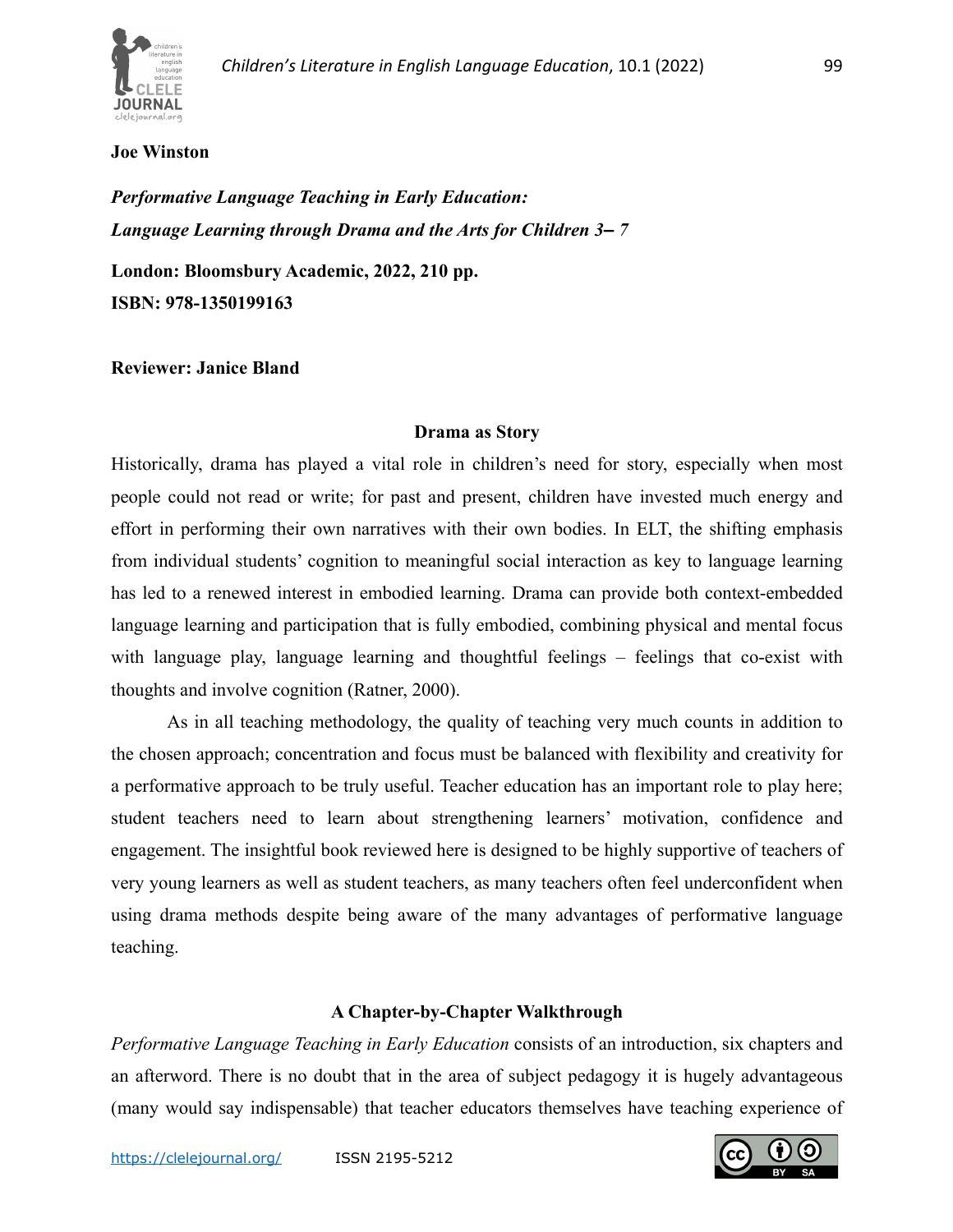

precisely the age group of students that their trainee teachers will be teaching, or in-service teachers teach. It is therefore very reassuring to read in the Introduction to this compact book that author Joe Winston has spent a number of years devising a new curriculum for drama that is designed to support the teaching of English, as well as teaching on the course himself. As Winston explains, this experience took place in a well-resourced Chinese immersion context with very young language learners, whose school day was held in English 50 per cent of the time. Winston states his choice of the term 'performative language teaching' is due to its embracing 'a range of strategies that include the dramatic but also make use of music, art, movement, games, storytelling' (p. 5) and other playful but structured early years practices.

Chapter One, 'Young children learning English as a Foreign language', may be most interesting for readers of this journal who come from the research area of children's literature but are less conversant with the field of English language teaching (ELT). However, as the author offers a concise and up-to-date overview of the research in the area of teaching English to young learners (TEYL), the chapter will also be highly interesting for student teachers, in particular trainees for primary and pre-primary. Winston outlines how key characteristics of English with very young children are already distinctive as an embodied approach to learning, including, for example, Total Physical Response activities, stories, puppets, chants and songs. The emphasis is on context-embedded language learning, pattern texts, whole-body learning and children's positive feelings, and Janice Bland's work on primary and Sandie Mourão's explorations of preprimary language learning are particularly discussed in this regard (unfortunately the name Mourão is misspelled).

Chapter Two describes a theoretical explanation for performative language teaching, including the fuller use of the body to communicate 'in ways that add depth and emotional resonance to the words and hence make them more memorable' (p. 39). Moreover, Winston explains how and why 'teachers of EYL should consider their pedagogy in aesthetic as well as instrumental terms' (p. 41). Games framed within a fictional context are concisely introduced, as allowing dramatic tension to deepen children's imaginative engagement, and good stories (mostly classic picturebooks) are briefly presented as respecting children's imaginative capabilities.

Chapter Three is more practical and devoted to action songs, nursery rhymes, games and drama strategies like imaging a scene, taking part in a whoosh, hot-seating story characters and hot-seating the teacher in role. It begins by reminding the reader that teachers, indeed everybody,

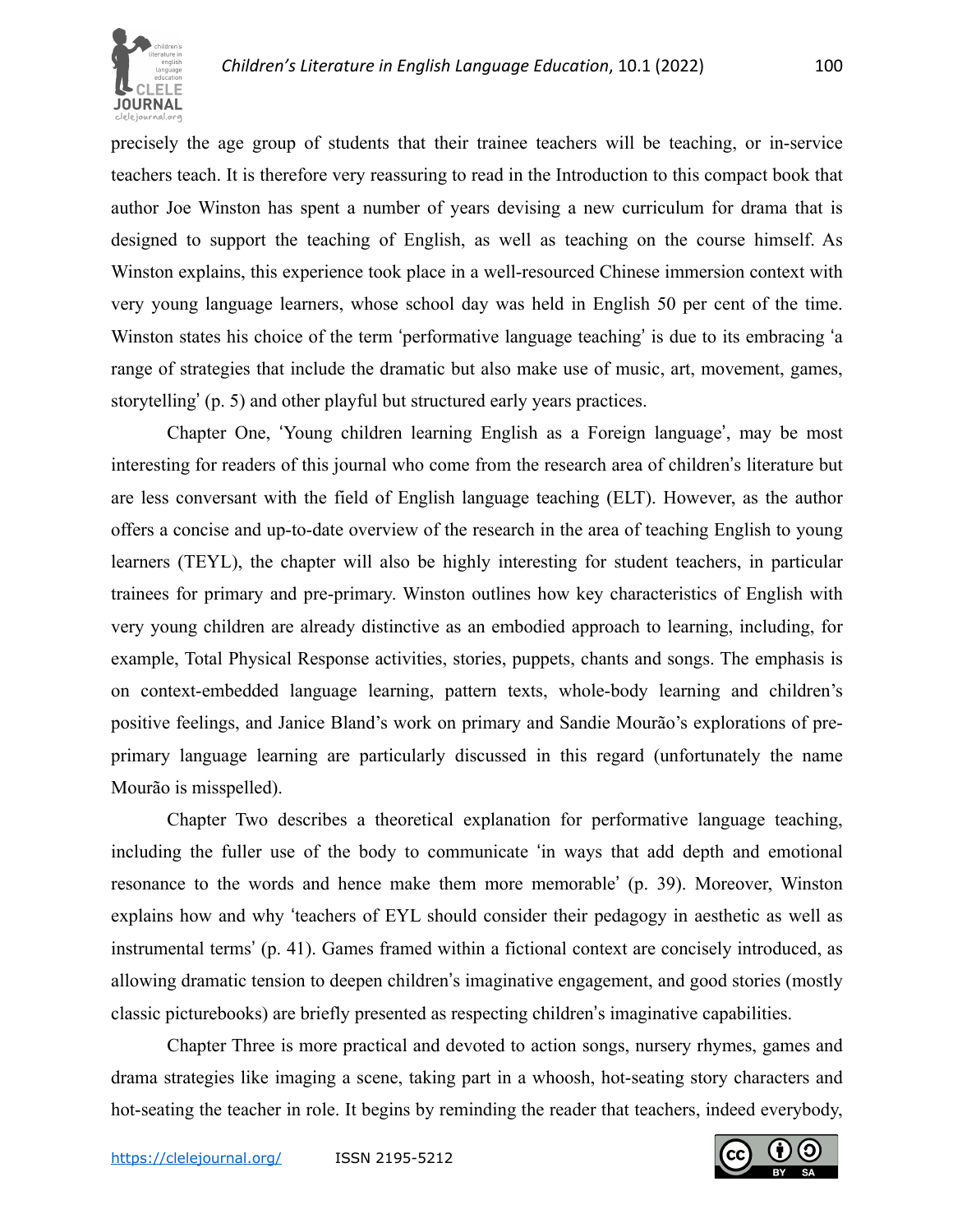

can sing, singing being an important pedagogic skill for TEYLs. The action songs can be found on YouTube, as not all melodies may be well known. This chapter really reminds me of a time when I taught primary and pre-primary children, and we also had intense pleasure adapting and varying the words in the songs and games as this chapter suggests. I appreciate the valuable focus on different kinds of puppets (pp. 90-92), which, as Winston points out, can wonderfully release children from language anxieties.

Chapters Four and Five exemplify specific schemes of learning around picturebooks and stories that appreciate the importance of 'musicality, rhythmic energy, choric repetition, additive pattern and implied variety of pace' (p. 120). The chosen exemplars for three- to five-year-olds are the picturebooks *Max the Brave* (2015) and *Max at Night* (2016), both by Ed Vere, *We're going on a Bear Hunt* (2003) by Michael Rosen and Helen Oxenbury, the fable *The Little Red Hen* and the fairy tale *Goldilocks and the Three Bears*. The schemes of learning are explained with great clarity to make sure the performative language and embodied learning resources suggested are neither too challenging nor too simple or the children 'will quickly lose interest' (p. 95).

The schemes of learning for five- to seven-year-olds, again chosen for 'their capacity to inspire enjoyable, performative teaching and learning' (p. 133), similarly integrate drama, music and art, but now with a slightly more ambitious focus on the lexical chunks, and with some reading and writing activities. The schemes of learning are for several lessons for each story to deepen the children's experience, help them learn new language and enjoy the expressive potential of the various art forms. For this age group, Winston presents performative language learning with the picturebooks *The Opposite* (2006) by Tom MacRae and Elena Odriozola, *The Shopping Basket* (1992) by John Burningham, and the classic stories *The Tale of Peter Rabbit* by Beatrix Potter and *The Emperor's New Clothes* by Hans Christian Andersen.

Chapter Six turns to assessment of performative language teaching, with the aim to boost learning processes. Knowledge as a story, with ways of knowing that are embodied, is contrasted to the common idea of 'mapping children's progress', which seems to refer to plotting progress on a map rather than the exploratory journey itself. The emphasis is on 'expressive language objectives' (p. 182), with a focus on the assessment of English language, but illustrated through creative use of some of the schemes of learning around stories previously introduced, so that the story adventure becomes the learning journey.